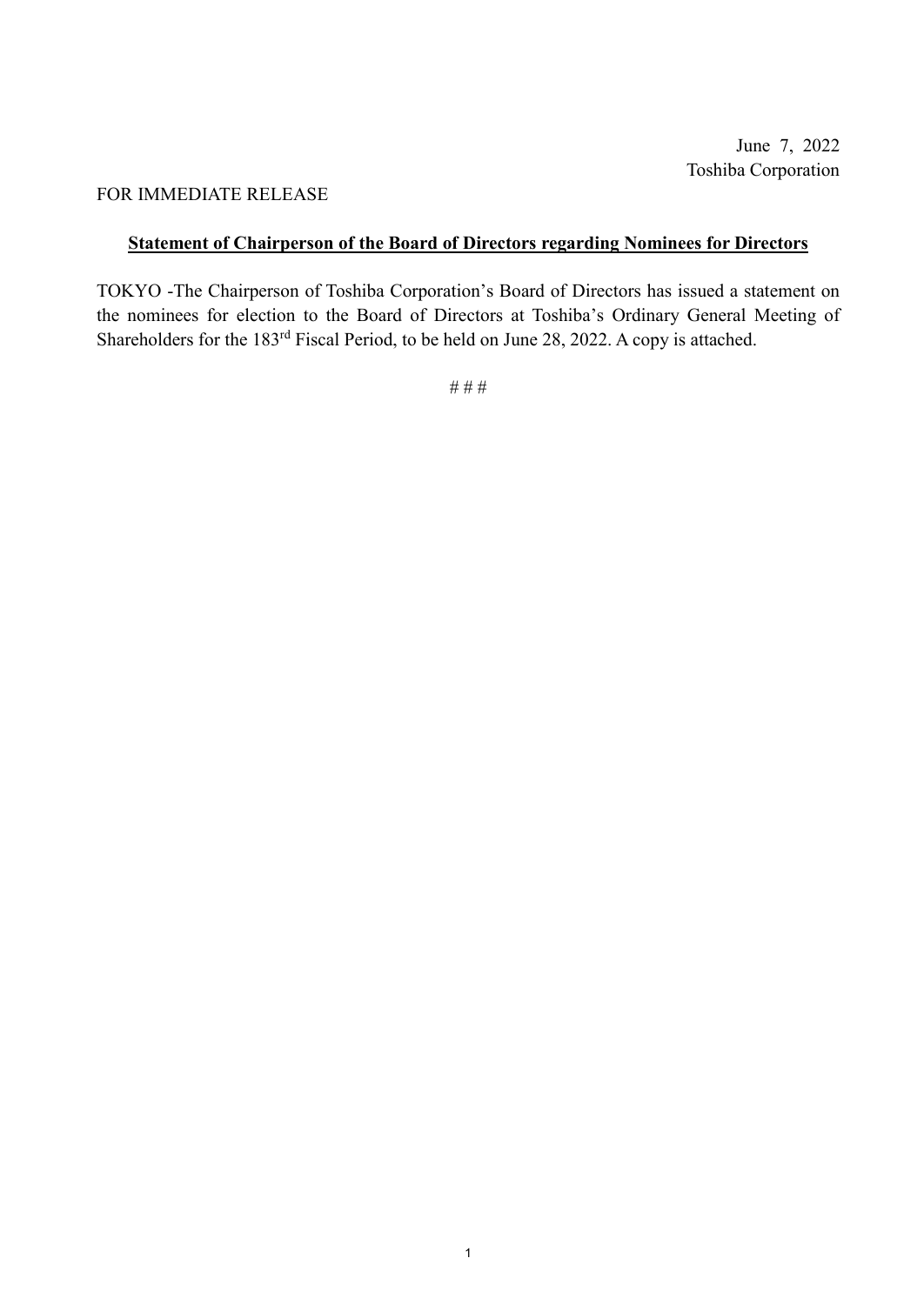June 7, 2022 Toshiba Corporation Satoshi Tsunakawa, Chairperson of the Board of Director

## About a Director's Stance on Nominations to Toshiba's Board of Directors

As mentioned in the convocation notice of the ordinary general meeting of shareholders for the 183<sup>rd</sup> fiscal year (the "Shareholders Meeting") published on the Company's website yesterday, the Company believes that all 13 director candidates named therein, constitute the best possible board composition and are best suited for considering strategic alternatives to enhance corporate value and improving governance.

As mentioned in the convocation notice, Ms. Watahiki, a Director of Toshiba, opposed the nomination of Mr. Eijiro Imai and Mr. Nabeel Bhanji as director candidates, regarding the election of director as set out in the agenda for the Shareholders Meeting. Her personal views on this matter have been covered by some media reports.

As mentioned in the convocation notice of the Shareholders Meeting, however, the Company believes that having Mr. Imai and Mr. Bhanji, who are representatives of major shareholders, join the board strengthens the alignment between shareholders and management. The reasons why the Company decided to nominate Mr. Imai and Mr. Bhanji as director candidates include the view that they have the appropriate qualifications for directors of the Company and that the Company can also expect their meaningful contributions to the evaluation of strategic alternatives of the Company from the perspective of a major shareholder representative and will facilitate transparency of the evaluation process. Despite Ms. Watahiki's opposing view, the Company proposes and recommends Mr. Imai and Mr. Bhanji for election to the board in the same manner as other director candidates.

Ms. Watahiki's opinions, including those reported in such media coverage, represent her personal view and do not affect the Company's position of support for the candidature of Mr. Imai and Mr. Bhanji, as mentioned above. The Company's position is firm and clear. The Nomination Committee and the board, have considered all candidates for the board in a transparent manner and will continue to closely work together to gain understanding and support from our shareholders to elect the 13 candidates, including Mr. Imai and Mr. Bhanji, as directors of the Company.

In light of the request received from many shareholders, including domestic and overseas institutional investors, including those who have a policy to hold the Company's shares for a long term, to resolve the conflicts, and restore a relationship of trust and transparency with major shareholders, the Company believes it particularly important and appropriate to invite suitably qualified persons, including those recommended by major shareholders for election to the board as a shareholder representative. Upon inviting such shareholder representatives to the board, the Company has entered into respective nomination agreements with Farallon Capital Management, LLC and Elliott Advisers (UK) Limited, thereby ensuring the fairness of the procedures for evaluating strategic alternatives by agreeing upon certain measures to appropriately address potential conflicts of interest, independence, confidentiality and other matters.